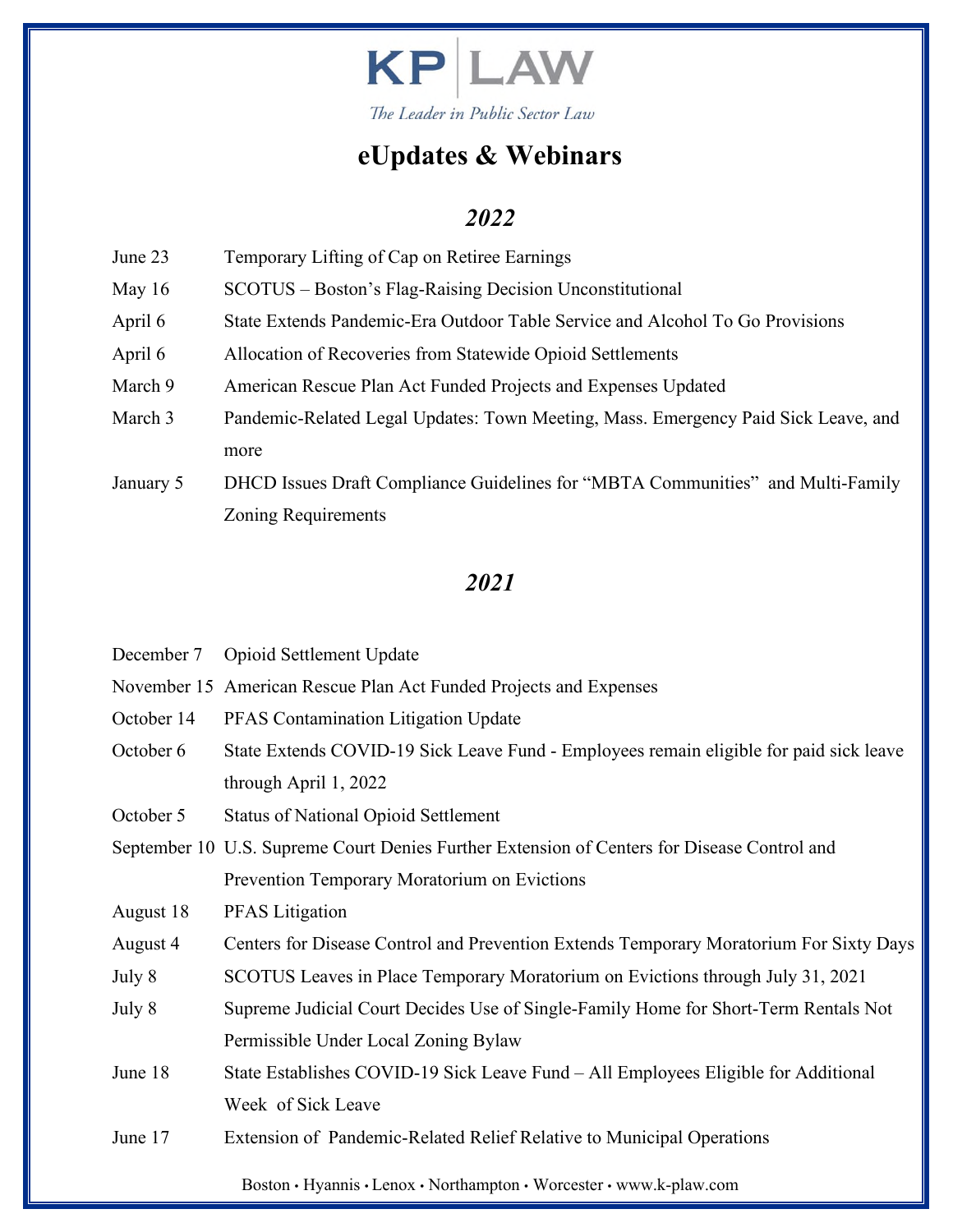

- June 14 Implication of the Pending Termination of the State of Emergency Follow-Up
- June 7 Implication of the Pending Termination of the State of Emergency
- May 25 Current Issues Regarding Alcohol Licensing
- March 29 Revised Capacity Limits for Public Meetings/Hearings
- March 22 Governor Baker Updates the State Travel Order, the State Gatherings Order, and Advances all Communities to Phase IV of the Re-Opening Plan
- February 26 Governor Announces Transition in Reopening Plan for all Municipalities
- February 26 Notice to Quit and Eviction Actions Updated
- February 16 State Enacts Extensive Police Reform Legislation Establishes new "POST" Commission, Police Officer Certification System, and Law Enforcement Standards
- February 5 COVID-19 capacity restrictions adjusted effective Monday, February 8, 2021
- February 1 New Requirements for Notice to Quit for Non-Payment of Rent and Changes to the Summary Process Rules and Procedures
- February 1 Housing Choice Act of 2020 Update
- January 22 Announcement of Temporary Revisions to COVID-19 Safety Measures Updated
- January 20 MMA Annual Meeting January 21 and 22, 2021
- January 8 Announcement of Temporary Revisions to COVID-19 Safety Measures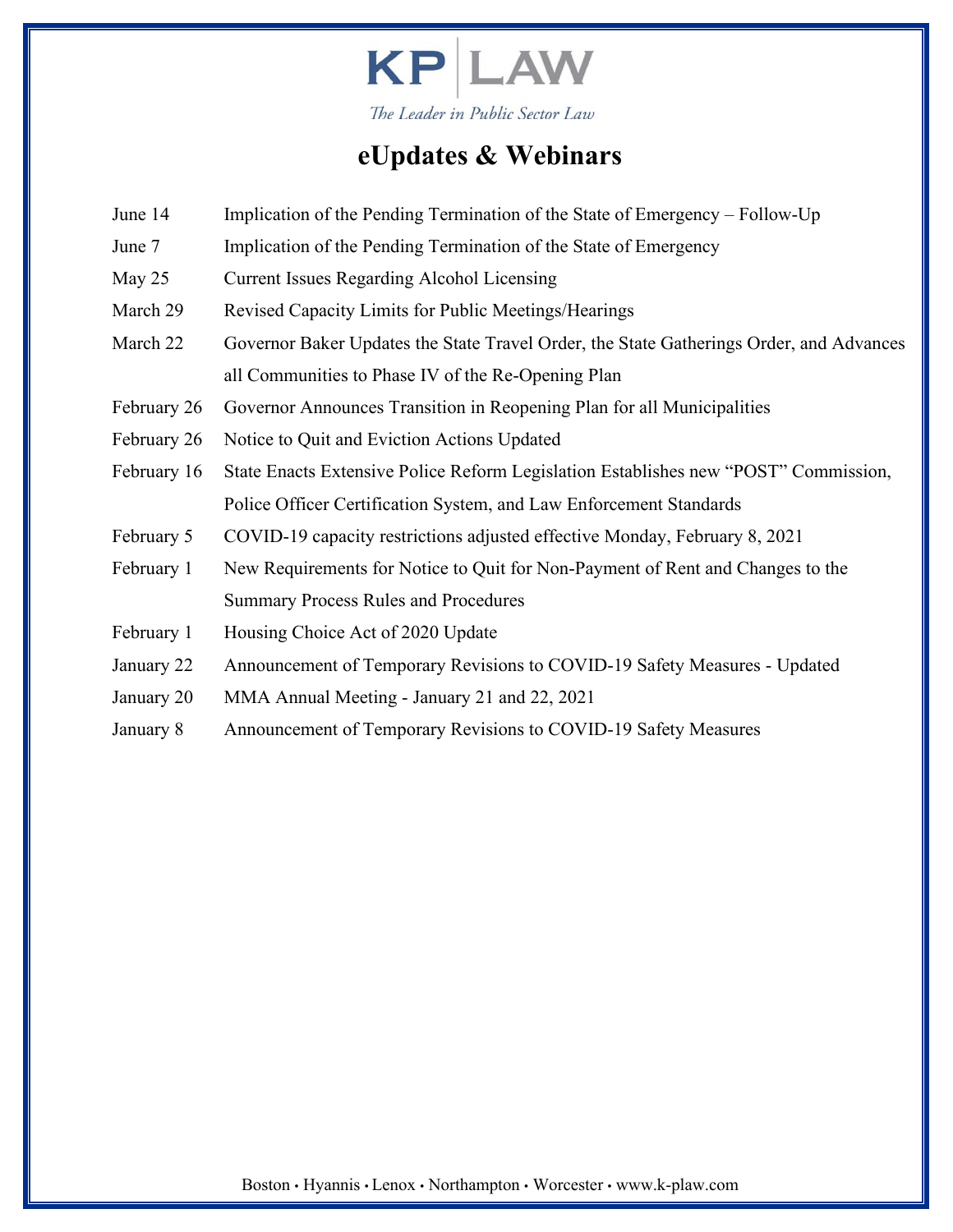

- December 29 Expiration of Families First Coronavirus Response Act Paid Leave Provisions
- December 24 Governor Announces Temporary Revisions to COVID-19 Measures Effective December 26, 2020
- December 17 Labor and Employment Issues Concerning the COVID-19 Vaccine
- December 16 Desrosiers v. Baker Important Supreme Judicial Court Decision Upholding Governor's Authority During the COVID-19 State of Emergency
- December 7 Fraudulent and Improper Unemployment Claims
- November 16 Important Update on Time Frame for Action on Land Use Applications (Updated November 16, 2020)
- November 13 Alcoholic Beverage License Renewals November 2020
- November 12 Governor Signs New Executive Orders Relative to COVID-19 (Updated November 12, 2020)
- November 12 Important Update on Time Frame for Action on Land Use Applications
- August 7 Governor Baker Issues Updated Gatherings Order, Effective August 11, 2020
- July 31 Implementation of Governor Baker's Post-Travel Quarantine Order, effective August 1, 2020
- June 6 Latest COVID-19 Related Municipal Relief Legislation
- June 2 Governor Baker's 6/1/20 Order on Outdoor Dining
- May 18 Governor Issues Reopening Plan and Related Executive Order
- May 6 Governor Baker Issues Guidance Allowing Use of Non-Essential Workers for Remote Fulfillment
- May 4 General Court Deliberating New Emergency Act Regarding Conduct of Town Meeting and City Budget Procedures
- April 28 Use of Electronic Signature and "Virtual" Notarization
- April 22 Governor Extends School and Day Care Closure Orders
- April 22 Legislature Passes Eviction and Foreclosure Moratorium
- April 15 Additional Municipal Relief Legislation Passed Chapter 56 of the Acts of 2020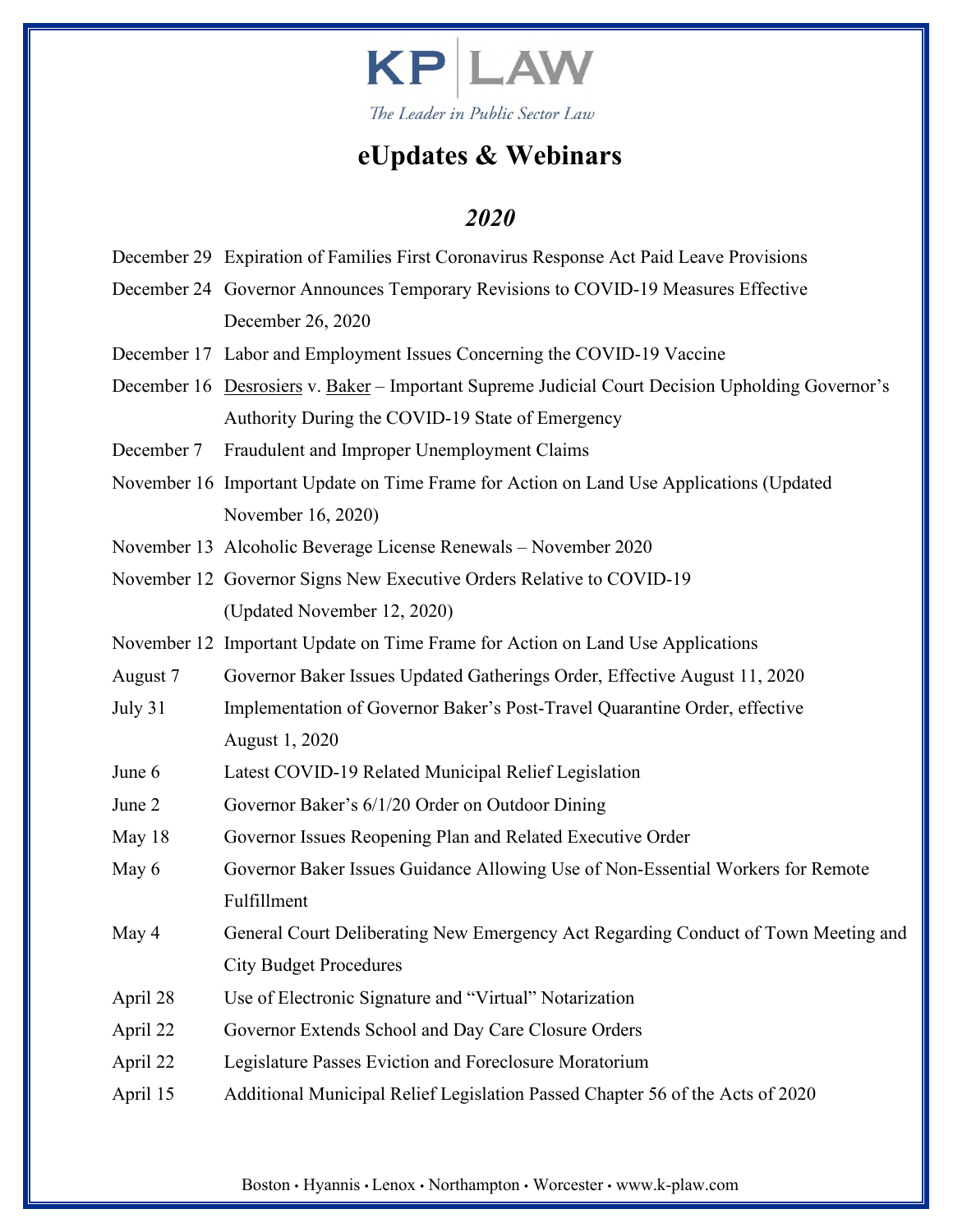

| April 3  | Land Use Permitting Deadline Extensions: Municipal Relief Legislation (Chapter 53 of the |  |  |  |  |  |
|----------|------------------------------------------------------------------------------------------|--|--|--|--|--|
|          | Acts of 2020)                                                                            |  |  |  |  |  |
| April 3  | Municipal Relief Legislation Passed by State Legislature                                 |  |  |  |  |  |
| April 3  | <b>Updated Process for Continuing Town Meeting</b>                                       |  |  |  |  |  |
| April 1  | Important Update Regarding Effective Date of Families First Coronavirus Response         |  |  |  |  |  |
| March 30 | COVID-19 Emergency Response: General Court Authorizes Postponement of Elections          |  |  |  |  |  |
| March 23 | Order Assuring Continued Operations of Essential Services in the Commonwealth, Closing   |  |  |  |  |  |
|          | Certain Workplaces, and Prohibited Gatherings of More than 10 People                     |  |  |  |  |  |
|          | Exhibit A to Order, COVID-19 Essential Services Listing<br>$\bullet$                     |  |  |  |  |  |
|          | DPH Revised Guidance Regarding Assemblies                                                |  |  |  |  |  |
| March 21 | COVID-19 Employment and Labor Law FAQ (UPDATED in light of enactment of                  |  |  |  |  |  |
|          | Families First Coronavirus Response Act and superseding prior FAQs)                      |  |  |  |  |  |
| March 21 | COVID-19 Open Meeting Law and Public Records Implications                                |  |  |  |  |  |
| March 21 | Land Use Permitting FAQ                                                                  |  |  |  |  |  |
| March 19 | Postponement of Local Elections (update)                                                 |  |  |  |  |  |
| March 16 | COVID-19 Emergency Response: Implementation of Governor's Order Suspending               |  |  |  |  |  |
|          | Certain Provisions of the Open Meeting Law                                               |  |  |  |  |  |
| March 16 | COVID-19 Update                                                                          |  |  |  |  |  |
|          | Sample Declaration of Emergency                                                          |  |  |  |  |  |
| March 13 | Postponing Annual Town Elections                                                         |  |  |  |  |  |
|          | Sample Letter to Governor Re: Special Act to Postpone Elections                          |  |  |  |  |  |
|          | Sample Special Legislation to Postpone Election (Single Municipality)                    |  |  |  |  |  |
|          | Sample Special Legislation to Postpone Election (All Municipalities)                     |  |  |  |  |  |
| March 13 | Governor Baker Issues Order Temporarily Suspending Certain Provisions of the Open        |  |  |  |  |  |
|          | Meeting Law                                                                              |  |  |  |  |  |
| March 11 | Considerations for Municipalities and Government Entities Implicated by                  |  |  |  |  |  |
|          | Novel Coronavirus COVID-19                                                               |  |  |  |  |  |
| March 11 | Process for Continuing Town Meeting (Updated 2020)                                       |  |  |  |  |  |
| March 11 | Emergency Powers of Municipalities (Updated 2020)                                        |  |  |  |  |  |
|          |                                                                                          |  |  |  |  |  |

Boston • Hyannis • Lenox • Northampton • Worcester • www.k-plaw.com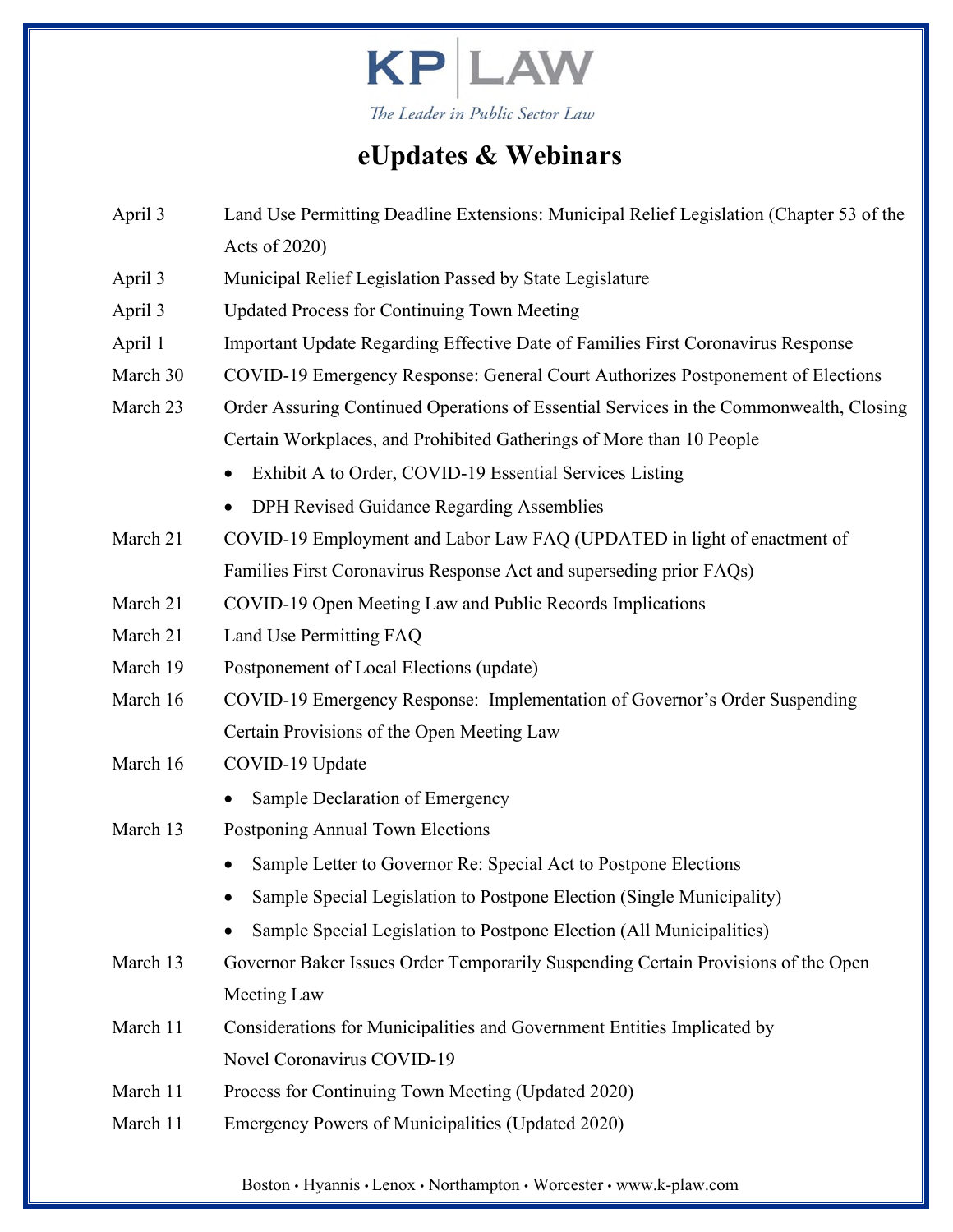

- March 11 Guidance for Board of Health Re: COVID-19
- March 3 Coronavirus Legal Resources for Public Entities
- March 3 Upcoming Free Seminars, Presented by KP Law, P.C.
- February 3 MMA 2020 Annual Meeting Recap
- January 22 Criminal History Background Checks for Public School Employment FAQs
- January 22 Criminal Offender Record Information FAQs
- January 22 Entering Private property to Conduct Inspections
- January 22 Authorizing a Home Rule Petition
- January 22 Guidelines for Initial Handling of Claims or Lawsuits
- January 22 Open Meeting Law Preparing Your Meeting Notice
- January 22 Participation in Executive Session
- January 22 Tips for Negotiating Municipal Recycling Contracts in a Changing Marketplace
- January 22 Calculation of Majority Votes
- January 22 New FCC Rule Regarding Small Wireless Facilities (5G Technology)
- January 22 Cannabis Control Commission Regulatory Amendments Impacting Municipalities
- January 22 New central Database of CDL Drivers with Past Drug and Alcohol Testing Violations
- January 22 Reminder Changes to Federal Overtime Regulations Now in Effect
- January 22 Reviewing Proposed Amendments to Bylaws and Ordinances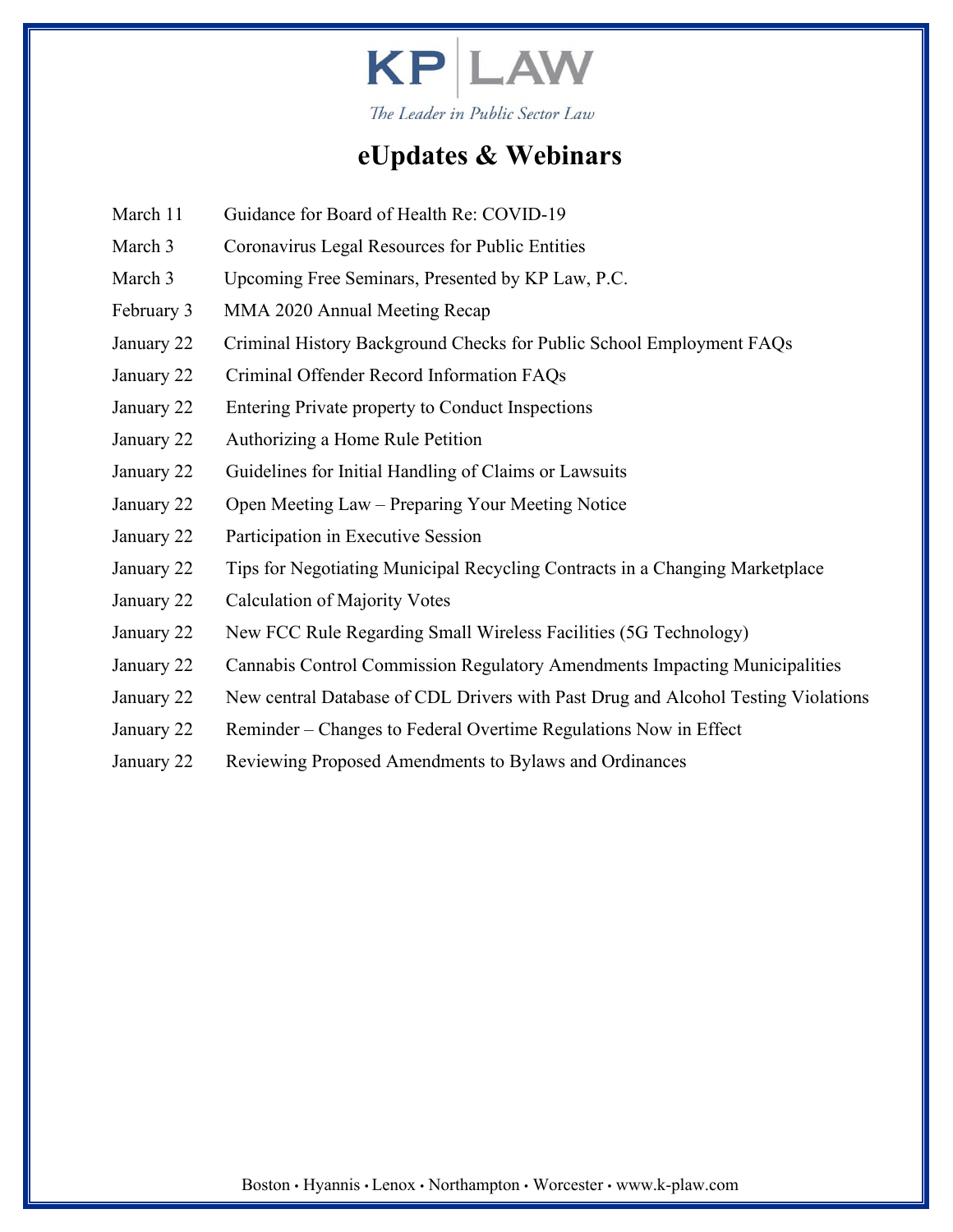

- October 1 Final Changes to Federal Overtime Regulations
- October 1 PFML Payroll and Wage Withholdings Begin Oct 1st
- September 27 Janus Response Union Dues and Fees
- September 25 DPH Issues Emergency Order Banning Sale and Display of Vaping Products
- July 31 Supreme Judicial Court Amicus Brief Requests July, 2019
- July 11 New Employer Obligations Imposed by Paid Family and Medical Leave Act Part 2
- July 11 New Employer Obligations Imposed by Paid Family and Medical Leave Act Part 1
- July 1 Good Bye FY2019 / Hello FY2020
- May 3 New Federal Communication Commission Rule Regarding Small Wireless Facilities
- April 24 Attorney Jackie Cowin Appointed Associate Justice
- March 18 Memorandum to Municipal Clients
- February 21 Opioid Litigation
- January 21 Tax Title Practice Group Update
- January 18 The Open Meeting Law and Social Media Pitfalls
- January 18 Emergency Powers of Municipalities
- January 18 Open Meeting Law Update
- January 18 Sample Notice Pregnant Workers Fairness Act
- January 18 New Law Taxing and Regulating Short-Term Rentals
- January 18 Short-Term Rental Law Key Provisions
- January 18 OSHA Standards: Applicability to Public Sector Employment
- January 18 SJC Upholds Broad Termination for Convenience Clause in Public Contracts
- January 18 Public Records Law Update
- January 18 Public Records Law Best Practices
- January 18 New Municipal Bond Continuing Disclosure Rules Adopted
- January 18 An Act Protecting Youth from the Health Risks of Tobacco and Nicotine Addiction
- January 18 Firearms Licensing Update: Red Flag Law
- January 17 MMA Annual Meeting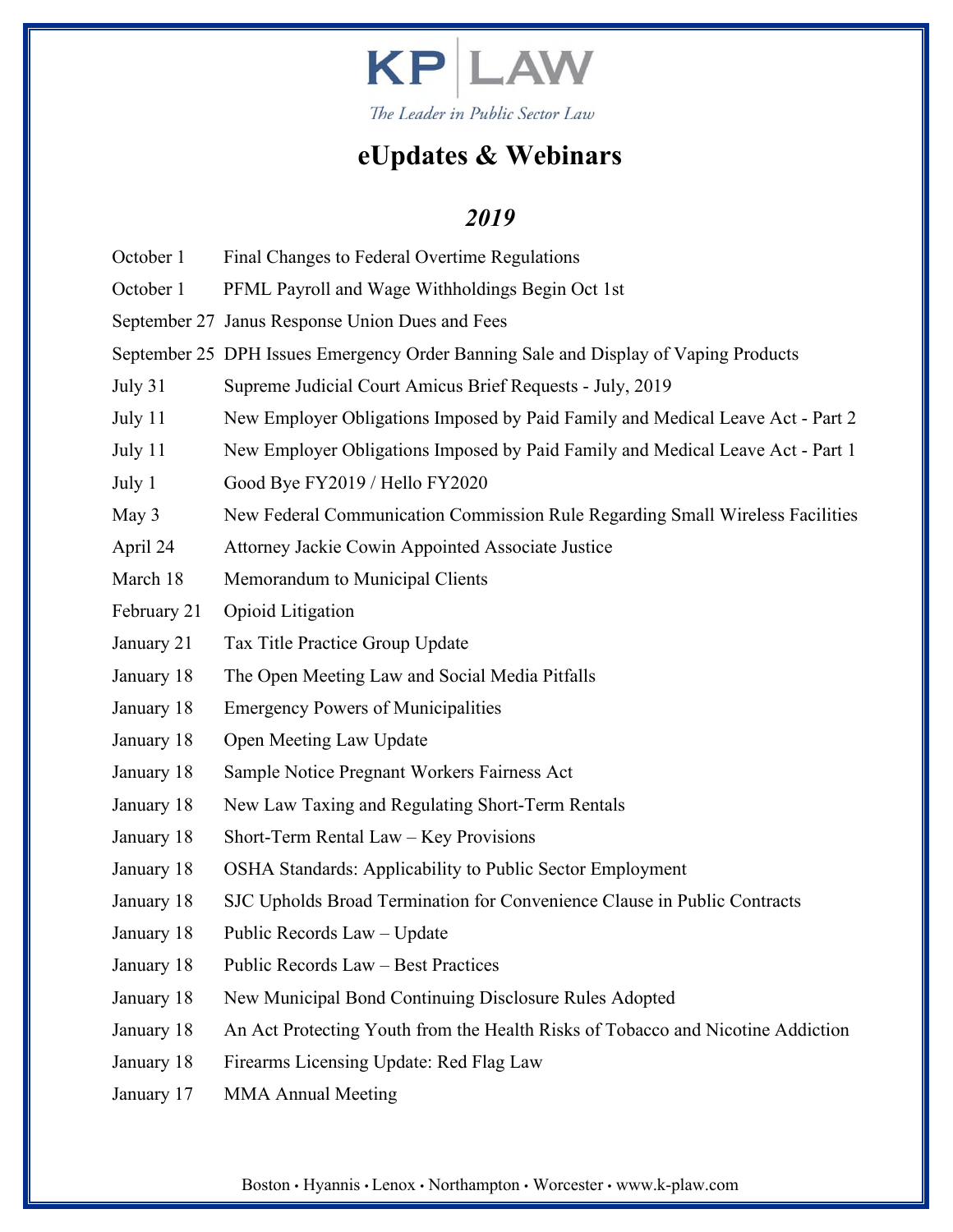

### *2018*

| August 17   | Designer Selection Thresholds Adjusted as of June 15, 2018                          |  |  |  |  |  |
|-------------|-------------------------------------------------------------------------------------|--|--|--|--|--|
| June 30     | U.S. Supreme Court Declares Public Sector Agency Fees Unconstitutional under First  |  |  |  |  |  |
|             | Amendment                                                                           |  |  |  |  |  |
| March 29    | Pregnant Workers Fairness Act Written Notice to Employees                           |  |  |  |  |  |
| March 26    | Employment Implications of the Expanded Massachusetts Employee Safety Law           |  |  |  |  |  |
| March 15    | Water Infrastructure Projects - Pending Legislation                                 |  |  |  |  |  |
| March 12    | Storm Tomorrow – Election Related Deadlines, Zoning Hearings, and More              |  |  |  |  |  |
| February 14 | Sick Leave Pay is Not Wages Under the Massachusetts Wage Act                        |  |  |  |  |  |
| January 19  | A Guide to the Law Legalizing Non-Medical Marijuana - January, 2018                 |  |  |  |  |  |
| January 19  | <b>Automobile Dealer Licensing</b>                                                  |  |  |  |  |  |
| January 19  | Cannabis Control Commission Draft Regulations - 935 CMR 500.00 A Municipal Top      |  |  |  |  |  |
|             | 10 List                                                                             |  |  |  |  |  |
| January 19  | General Laws Chapter 40U - Alternate Process for Collection of Certain Fines        |  |  |  |  |  |
| January 19  | Drug and Alcohol Free Workplace Policy SAMPLE                                       |  |  |  |  |  |
| January 19  | <b>Emergency Powers of Municipalities</b>                                           |  |  |  |  |  |
| January 19  | <b>Entertainment Licensing</b>                                                      |  |  |  |  |  |
| January 19  | Equal Employment Opportunity and Anti-Discrimination and Harassment Policy          |  |  |  |  |  |
| January 19  | Massachusetts Continuing Legal Education Zoning Practice                            |  |  |  |  |  |
| January 19  | Non-Medical Marijuana by the Unofficial Numbers                                     |  |  |  |  |  |
| January 19  | Open Meeting Law Update – January, 2018                                             |  |  |  |  |  |
| January 19  | Proposition 2 $\frac{1}{2}$ Part I – A Practical Guide                              |  |  |  |  |  |
| January 19  | Proposition 2 $\frac{1}{2}$ Part II – Contingent Appropriations                     |  |  |  |  |  |
| January 19  | The Evolving Interpretation of Article $97 - S$ mith v. Westfield                   |  |  |  |  |  |
| January 19  | The Prevention of Sexual Harassment in the Workplace                                |  |  |  |  |  |
| January 16  | KP Law Joins Leading Local and National Law Firms Pursuing Opioid Litigation on     |  |  |  |  |  |
|             | <b>Behalf of Massachusetts Municipalities</b>                                       |  |  |  |  |  |
| January 8   | SJC Affirms Authority of Cities and Towns to Regulate Land Use for Private Aircraft |  |  |  |  |  |

Boston • Hyannis • Lenox • Northampton • Worcester • www.k-plaw.com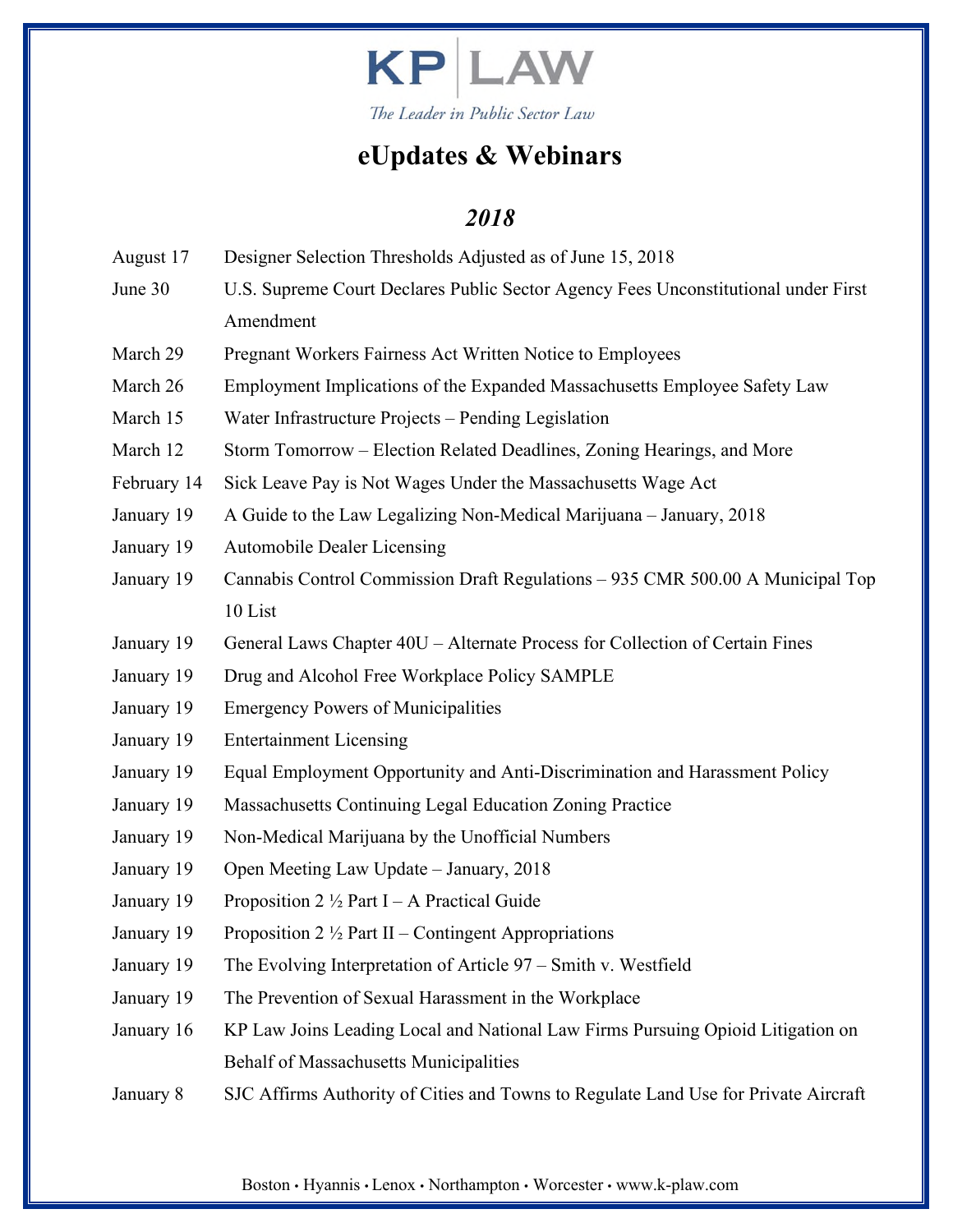

| October 16 | Important Changes to the Open Meeting Law                                               |  |  |  |  |  |
|------------|-----------------------------------------------------------------------------------------|--|--|--|--|--|
|            | September 19 Employment Implications of the Massachusetts Pregnant Workers Fairness Act |  |  |  |  |  |
| August 17  | An Act to Ensure Safe Access to Marijuana – A Guide to the Revised Law Legalizing       |  |  |  |  |  |
|            | Recreational Use of Marijuana                                                           |  |  |  |  |  |
| August 2   | SJC Issues Important Ruling Concerning Employee Off-Duty Use of Medical                 |  |  |  |  |  |
|            | Marijuana                                                                               |  |  |  |  |  |
| July 27    | Solar Energy "SMART" Program                                                            |  |  |  |  |  |
| June 22    | Preparation of Public Records Guidelines - Deadline of July 1, 2017                     |  |  |  |  |  |
| May 12     | Massachusetts Prevailing Wage Laws Violation Letters - Olaf Zwickau, Air Solutions      |  |  |  |  |  |
|            | & Balancing LLC                                                                         |  |  |  |  |  |
| January 20 | Denial of Licenses for Non-Payment of Certain Municipal Charges - Amendment to          |  |  |  |  |  |
|            | G.L. c.40 §57                                                                           |  |  |  |  |  |
| January 20 | G.L. c.41 §111F (Injured on Duty Benefits) FAQ                                          |  |  |  |  |  |
| January 20 | Implications for Public Employers – The Regulation and Taxation of Marijuana Act        |  |  |  |  |  |
| January 20 | KTT, LLC v. Board of Assessors of the Town of Swansea                                   |  |  |  |  |  |
| January 20 | Municipal Modernization Act – A Practical Guide                                         |  |  |  |  |  |
| January 20 | Municipal Modernization Act – Public Procurement and Contracting                        |  |  |  |  |  |
| January 20 | Municipal Modernization Act - Tax Administration                                        |  |  |  |  |  |
| January 20 | Open Meeting Law and Social Media - Potential Pitfalls                                  |  |  |  |  |  |
| January 20 | Public Building Construction Projects - Issues for Consideration When Drafting          |  |  |  |  |  |
|            | <b>Warrant Articles</b>                                                                 |  |  |  |  |  |
| January 20 | The Regulation and Taxation of Marijuana $Act - A$ Guide to the New Law Legalizing      |  |  |  |  |  |
|            | Recreational Use of Marijuana                                                           |  |  |  |  |  |
|            |                                                                                         |  |  |  |  |  |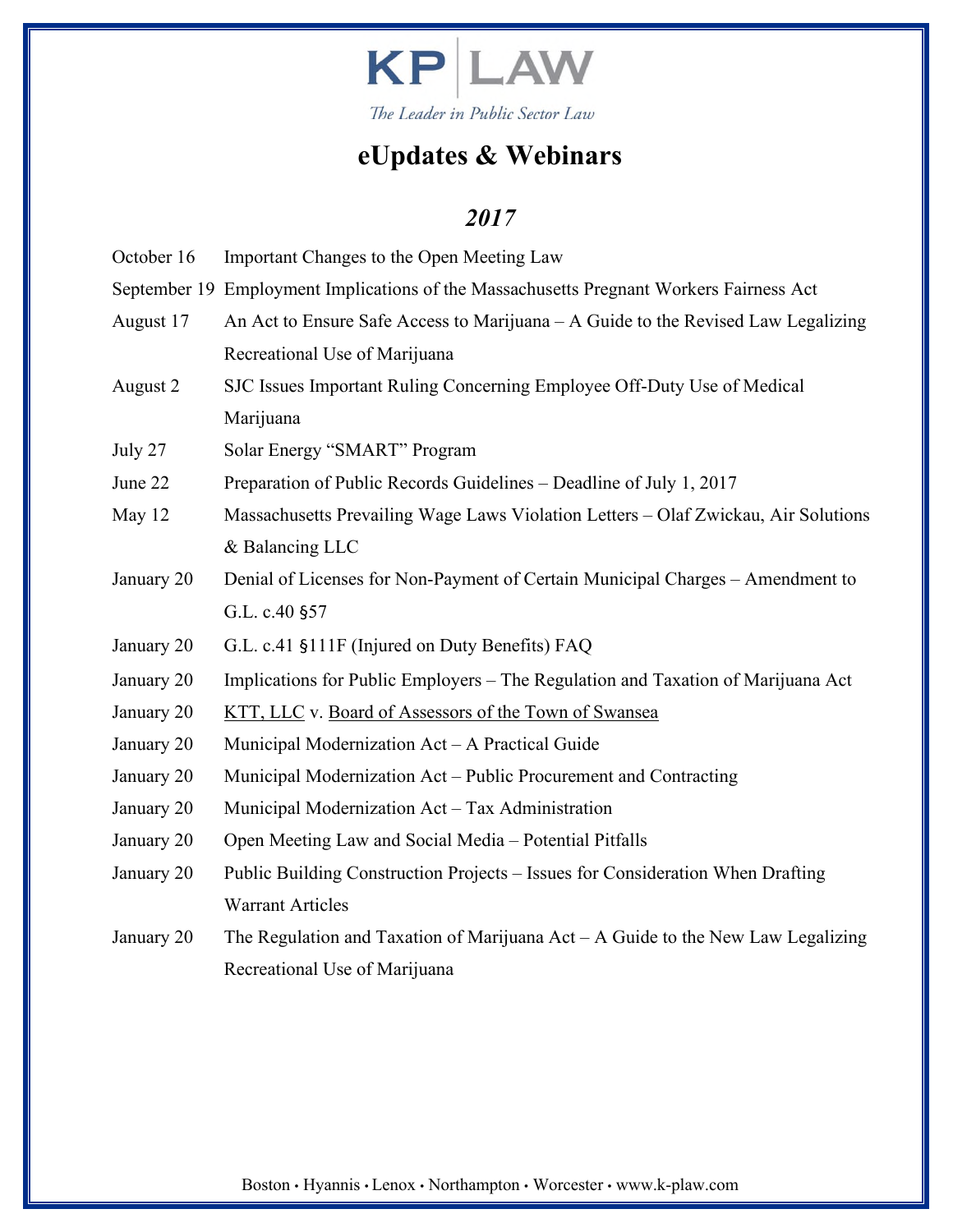

- December 1 Chapter 40B Recent Developments
- November 28 The Regulation and Taxation of Marijuana Act
- November 23 Preliminary Injunction Enjoins Implementation of New Department of Labor Overtime Rule
- November 2 Recent Amendments to Chapter 40A
- August 17 New Law Requires Equal Pay for Comparable Work
- August 12 State Regulation of App-Based Transportation Network Companies
- July 13 Legislative Update An Act relative to Transgender Anti-Discrimination
- June 28 The New Public Records Law
- June 6 Final Changes to Federal Overtime Regulations
- May 12 **Anticipated Changes to Federal Overtime Regulations**
- April 21 New Law Raises Net Metering Caps and Dept. of Energy Resources Issues Emergency "SREC" Regulations
- March 15 Emergency Regulation Reducing Fees for Copies
- January 22 Cable Rate Regulation by Massachusetts Department of Telecommunications and Cable
- January 22 Community Preservation Act Update on Pathways
- January 22 Construction Manager At-Risk Contracts Implications of Coughlin Electrical Contractors, Inc. v. Gilbane Building Company
- January 22 Is The Sun Setting on Solar in Massachusetts?
- January 22 Massachusetts Federal Courts Strike Down Panhandling Ordinances as Unconstitutional
- January 22 Massachusetts Supreme Judicial Court Watch
- January 22 Open Meeting Law 2015 Recap
- January 22 A Practical Guide to New Reporting Requirements Under the Affordable Care Act
- January 22 Reed v. Town of Gilbert, Arizona U.S. Supreme Court Addresses Limitations on Content-Based Municipal Sign Codes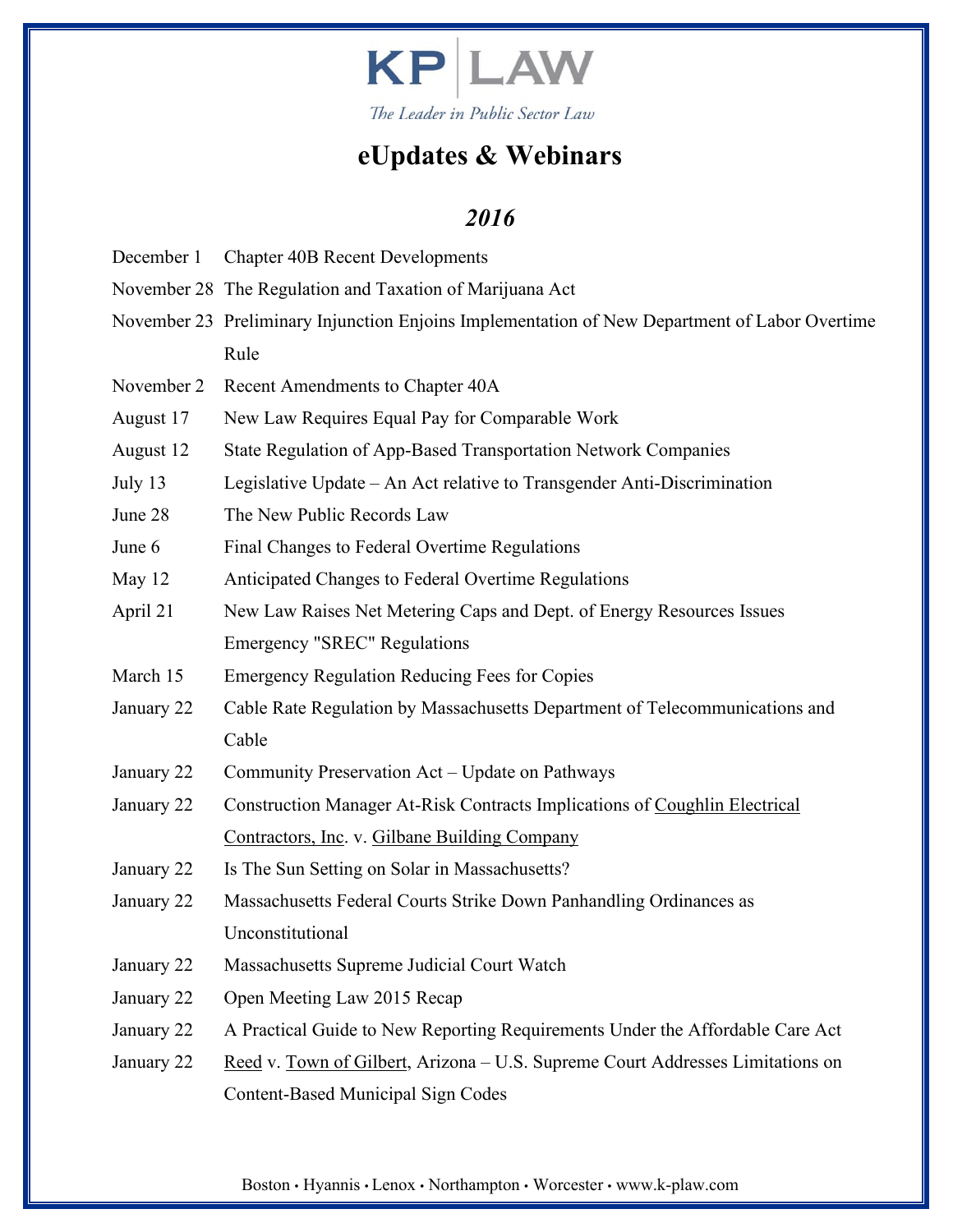

- December 2 Change in Promotional Selection Procedure May Trigger Bargaining Obligations September 8 Installing GPS Technology in Municipal Vehicles May Be a Mandatory Subject of Bargaining
- September 2 Supreme Judicial Court Invalidates Sex Offender Residency Ordinance
- July 9 Webinar: Tax Title Foreclosure Basics
- May 21 Massachusetts Appeals Court Rejects Contractor Claim for Equitable Adjustment
- March 20 Supreme Judicial Court Rules Lots Created under the So-Called "Existing Structures" Exemption" of G.L. c41, §81L Are Not Entitled to G.L. c.40A, §6 Grandfather Protection
- February 5 Bargaining with Unions Over Retiree Health Insurance Benefits
- January 26 Winter Storm Juno Cancellation or Continuation of Town Meetings
- January 23 New Laws Impact Local Alcohol Licenses and Self-Distribution
- January 22 Taxable Status of Property Owned by a Non-Profit Conservation Organization
- January 22 Applicability and Impact of Impending Tax Under the ACA
- January 22 New Parental Leave Act
- January 22 Labor and Employment Update
- January 22 Continuing Town Meeting Inclement Weather Policy
- January 22 Changes to Massachusetts Campaign Finance Law
- January 22 Appeals Court Decision Clarifies Variance Requirements for Altering or Expanding Nonconforming Single- and Two-Family Dwellings
- January 22 New FCC Rule Impacting Wireless Facilities
- January 21 New Procurement Law May Make Solar-Wind Projects Faster
- January 21 Appellate Tax Board Decision of 45 Solar Tax Exemption
- January 21 Abandoned Property Ordinances
- January 12 Expanded Gaming Act Community Mitigation Fund and Reserve Fund Eligibility; Commission Releases Guidelines and Sets February 2, 2015 Application Deadline
- January 5 Massachusetts Minimum Wage Law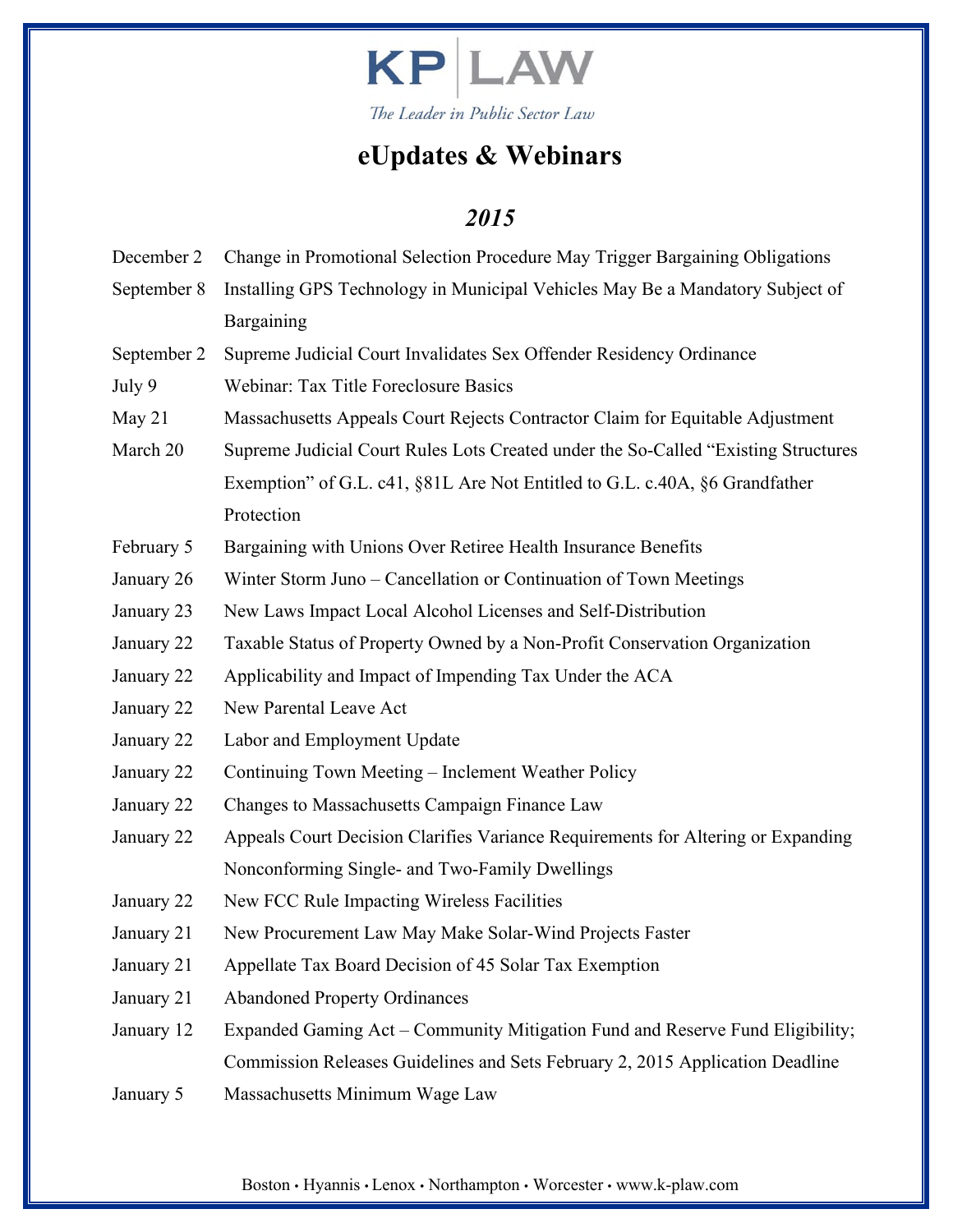

- November 18 Domestic Violence Leave Act Sample Employee Policy
- November 7 Massachusetts Paid Sick Leave Law
- October 10 Drinking Water and Wastewater Infrastructure New Funding Opportunities
- August 28 An Act Relative to Domestic Violence
- August 22 Early Sunday Hours for Package Store Licenses
- August 21 Responding to WGBH News' Request for FY13 and FY14 Payroll
- August 8 Recent Amendments to G.L. c.30B
- July 17 Town Meeting Lacks Authority to Adjust HMO Premium Contributions
- May 9 SJC Allows Police to Render Emergency Assistance to Animals
- March 11 Webinar: What Municipalities and Public Entities Should Know about CORI Reform in **Massachusetts**
- February 3 2014 Massachusetts Municipal Association Annual Meeting Handouts
- January 31 New State Ethics Commission Regulation
- January 7 Webinar: Public and Private Ways: Navigating Your Way Through the Law on Highways & Byways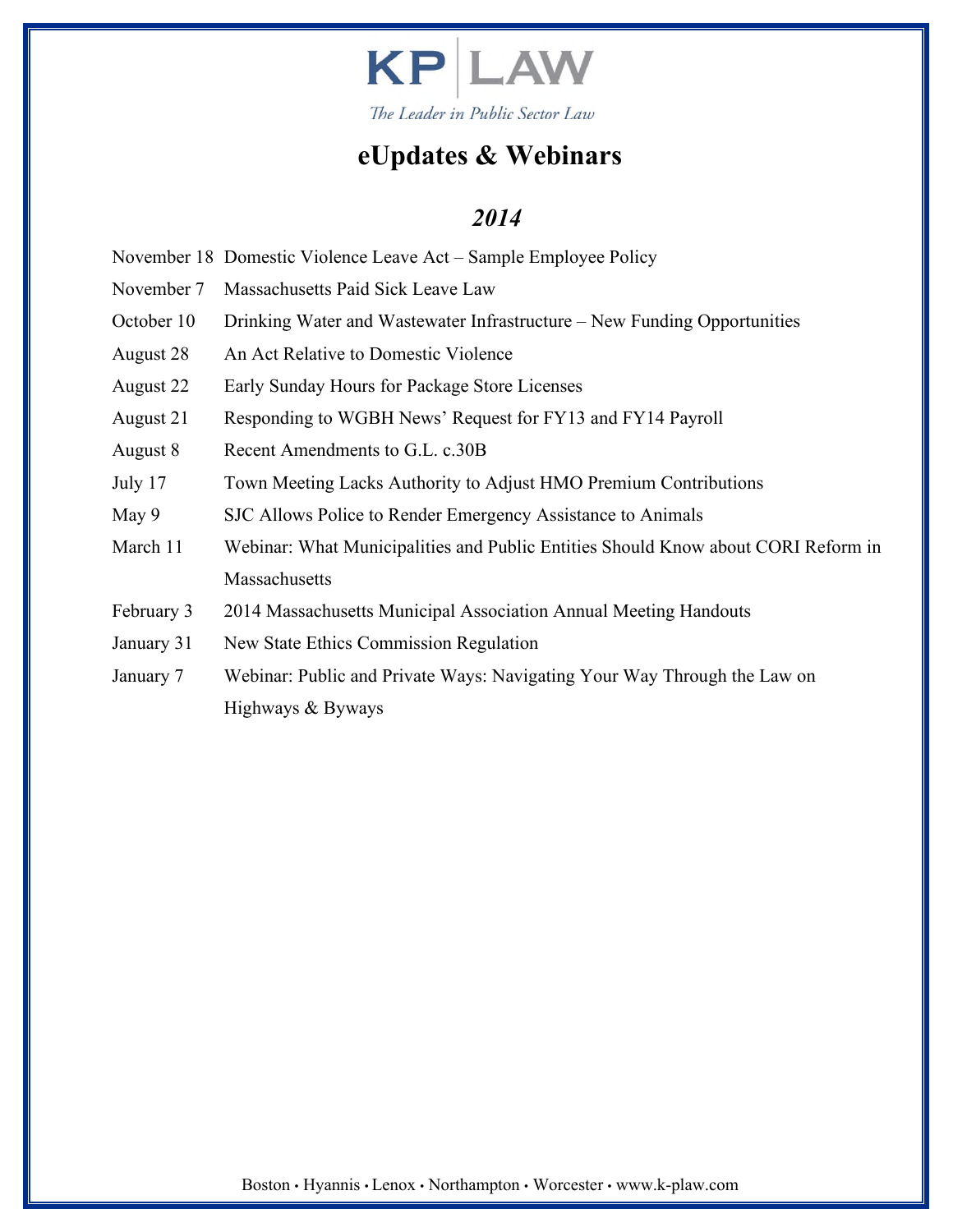

|  |  |  |  | September 19 Upcoming Deadlines for Requirements Under the Affordable Care Act |
|--|--|--|--|--------------------------------------------------------------------------------|
|--|--|--|--|--------------------------------------------------------------------------------|

- July 31 Regulation of Medical Marijuana-Related Uses: Last of a Three Part Series
- July 31 Regulation of Medical Marijuana-Related Uses: Second in a Three Part Series
- July 31 Draft Model Medical Marijuana Overlay District Bylaw
- July 31 Regulation of Medical Marijuana-Related Uses: First in a Three Part Series
- July 19 Amendment to G.L. c.30B
- June 26 Updated Sexual Harassment Policy and Sample Anti-Discrimination Policy
- May 3 Expanded Gaming Act Update
- March 25 Use of CPA Funds Appropriated Prior to July 1, 2012, for Acquisition of Artificial Turf
- March 21 Webinar: Everything You Always Wanted to Know About Town Meeting but Were Afraid to Ask
- March 14 Medical Marijuana Update Attorney General Approves Moratorium and Disapproves Ban
- February 6 Emergency Legislation Authorizing Rescheduling of Certain Municipal Elections
- February 4 United States Court of Appeals Vacates \$14 Million + Verdict
- February 4 Medical Marijuana Update Status of Department of Public Health Regulations
- January 25 First Community E-Update for 2013
- January 3 Medical Marijuana Update Temporary Zoning Moratorium (w/ attachments)